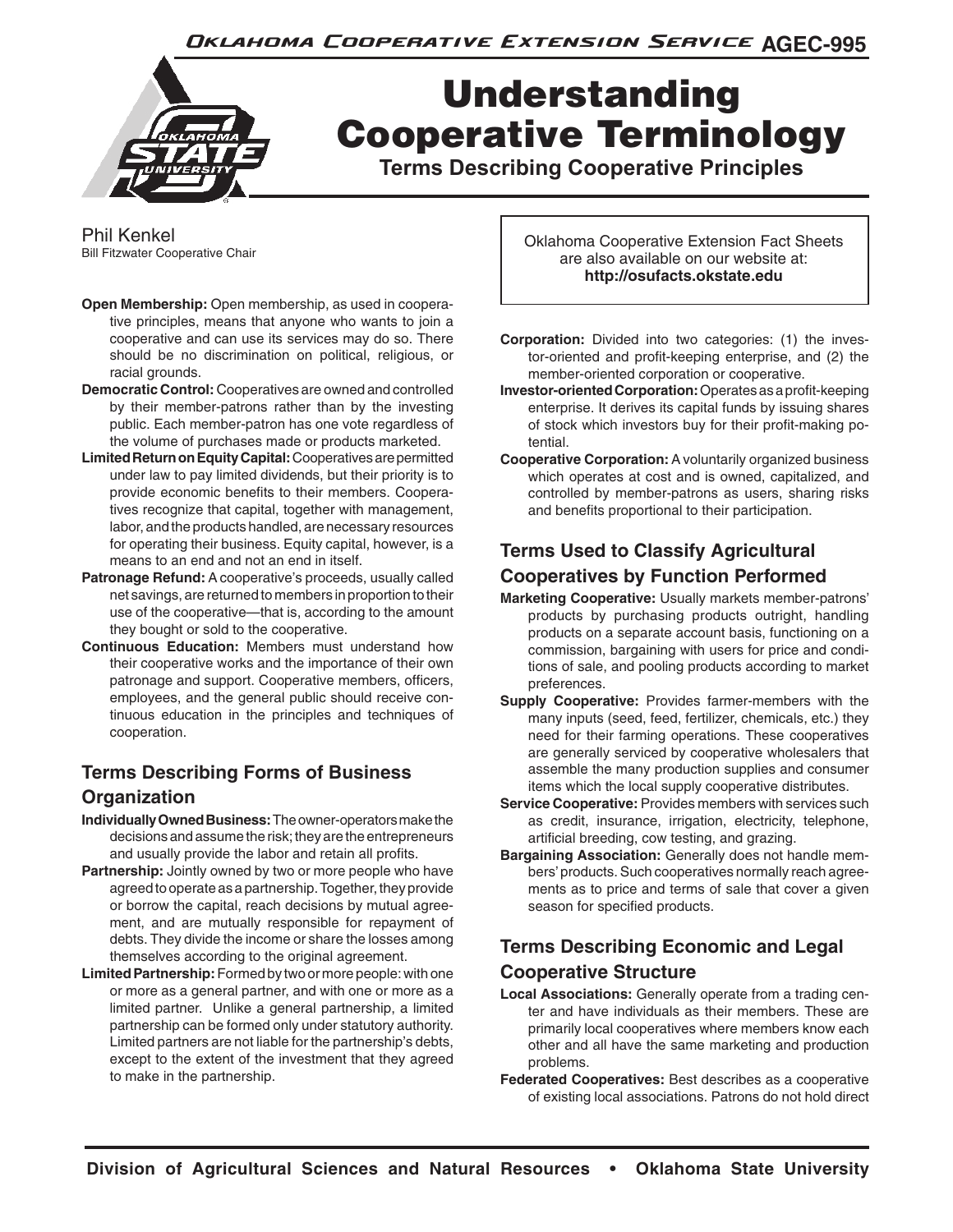memberships in federated cooperatives; instead the local cooperatives are members of federated cooperatives. Federated cooperatives are controlled entirely by the locals.

- **Centralized Associations:** Dispenses with autonomous local associations, unlike the federated association. Control and authority are centralized in the headquarters' organization, whereas in the federated association control is decentralized in the autonomous local associations.
- **Super-federations:** Formed when two or more co-op federations and/or centralized associations come together. These super-federations are organized primarily for largescale mining, manufacturing, and industrial purposes.
- **Open Membership:** Cooperatives with the open membership principle allow anyone who wants to join the cooperative and can use its services to do so.
- **Closed Membership:** Cooperatives with limited or closed membership either limit the number of members they feel they can serve or the total volume of business they can receive.
- **Stock Cooperative:** In a stock cooperative, members own common or preferred stock in the cooperative.
- **Nonstock Cooperative:** In a nonstock (membership) association, members have membership certificates, often showing that they paid a membership fee.
- **Incorporated Cooperative:** Generally operates under special state laws that specify a minimum number of members required to incorporate; conditions to be included in the articles of incorporation and bylaws; the state official or department with which the articles of incorporation are to be filed; fees required; general powers, rights and obligations of the co-op members; voting rights of stockholders and members; terms and conditions of membership; nonmember relationships; general provisions about distribution of savings or net margins; and capital structure (stock or nonstock) and interest rate to be paid on capital.

#### **Terms in Cooperative Finance**

- **Capital:** Durable or long-lasting inputs such as machines, buildings, equipment, land, and vehicles. Capital also means cash needed by the cooperative for day-to-day operations and for financing durable or long-lasting inputs.
- **Equity Capital:** The portion of assets owned by members. It serves as a measure of members' interest in their cooperative and their desire to support it. Creditors use it to indicate whether they should lend a cooperative the capital it requests.
- **Common Stock (Voting Stock):** Issued to actual or prospective members of the cooperative to raise equity capital. The cooperative may issue several kinds of common stock (A, B, and C). Class A common stock, for example, may be voting stock and may be limited to one share per member. Class B stock could represent other initial capital investments of members. In some instances, per unit capital investments and deferred patronage refunds are identified as Class C common stock.
- **Preferred Stock:** Preferred over common stock because of fewer risks and assurance of paying dividends. Usually, it is nonvoting. It may be dividend or interest-bearing and

either cumulative or non-cumulative.

- **Membership Fees:** A form of equity capital. They are most common when cooperatives are organized on a nonstock basis, with payment of a membership fee being comparable to purchasing a share of voting stock.
- **Patronage Refund:** The proceeds of a cooperative (net margin) are returned to members in proportion to their use of the cooperative—that is, they bought or sold to the cooperative.
- **Patronage Dividends: Paid on stock and other equity. Such** dividends may be paid out to funds that have accumulated over one or more years, or that have been borrowed to meet dividend obligations.
- **Allocated Patronage Refund:** The "net" earnings of a cooperative that are returned to patrons based on the amount of business done with the cooperative during the accounting period. Both cash and non-cash refunds are included.
- **Allocated Equity:** The non-cash refund that which has been credited to a member's equity account.
- **Cash Refund:** The percent of allocated patronage refunds distributed to the patrons in cash. Normally, a minimum of 20 percent of the patronage refund must be in cash.
- **Retained Earnings:** Retained earnings refers to net earnings of the cooperative, or the excess of receipts over the cost that is retained.
- **Capital Retain:** Refers to assessments obtained per unit of product or per dollar volume collected at time of delivery or at time of purchases. The dollar amount is added to the patron equity in the cooperative.
- **Non-cash Refund:** The percentage of allocated patronage refunds retained by the cooperative as equity.
- **Written Notice of Allocation:** Any capital stock, revolving fund certificate, retained certificate, certificate of indebtness, letter of advice, or other written notice which discloses to the patron the stated dollar amount allocated to him on the cooperative's books and which portion, if any, constitutes a patronage refund.
- **Qualified Written Notice:** A written notice of allocation which the patron can redeem in cash for the face value within 90 days after the date of notice. Or, a written notice which the patron has consented to include in his taxable income upon receipt in the same manner as cash.

#### **Terms Describing the Financial Status of Cooperatives**

**Current Ratio:** Current assets divided by current liabilities. It is a measure of the ability of the association to meet its yearly current obligation.

**Leverage:** Term debt divided by net worth or equity.

- **Liquidity:** The ability to repay short-term debt (current liabilities). One measure of liquidity is the current ratio.
- **Present Value:** The value today of a dollar to be received at some point in the future discounted by some rate. For example, the value today of \$1.00 to be received 10 years from now discounted at 10 percent is 38.6 cents.
- **Solvency:** A measure of the ability to repay long-term debt. One measure is the ratio net worth divided by total assets.
- **Acid Ratio:** Current assets less inventory and accounts receivable more than 60 days old, divided by current liabilities, gives the acid ratio. This ratio is more demanding than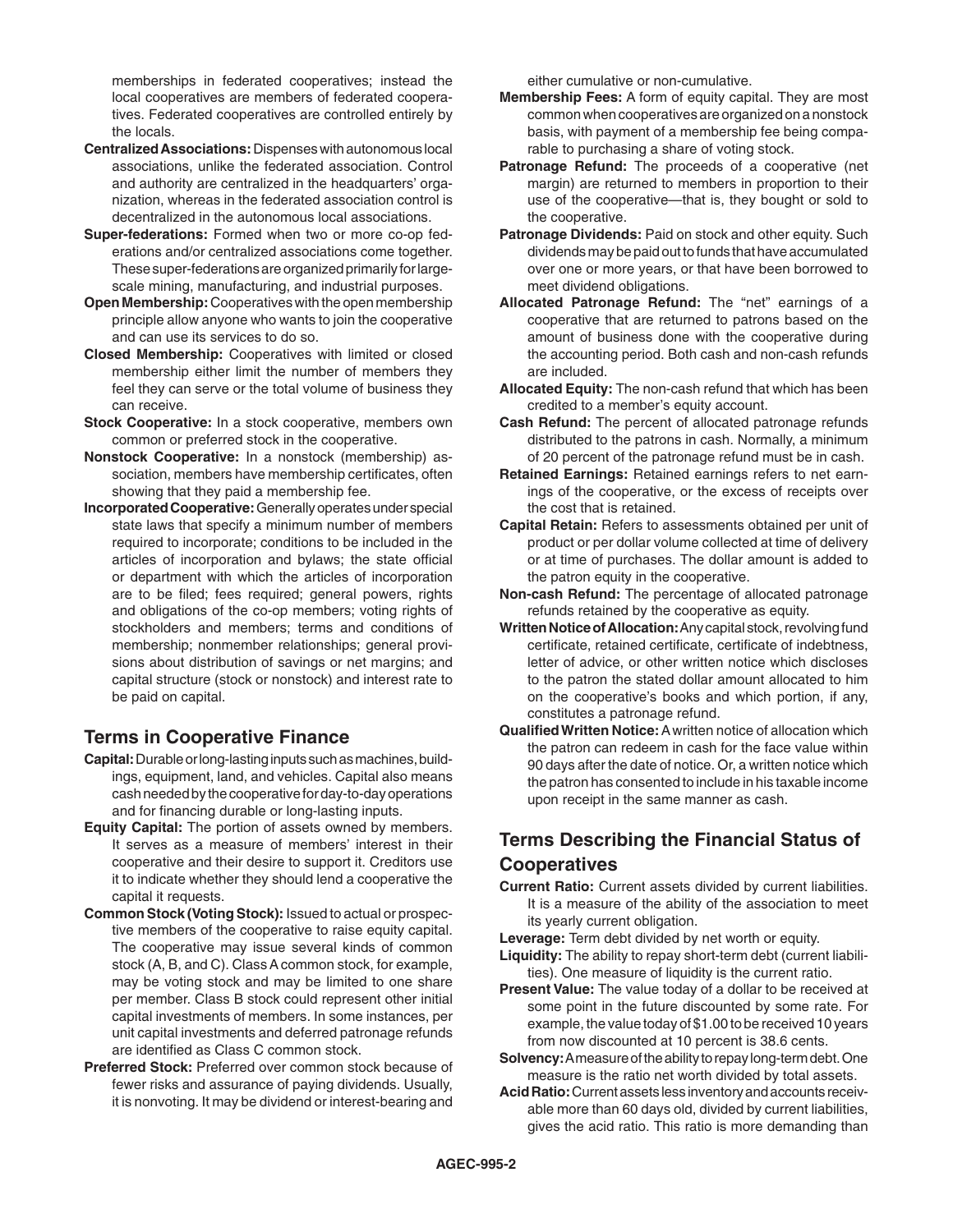the current ratio because it takes into account two practical conditions: (1) inventories cannot always readily be converted into cash, and (2) accounts receivable vary in collectibility, becoming less collectible with age.

- **Inventory Turnover:** Cost of purchases by patrons divided by the closing inventory gives the inventory turnover ratio (i.e., \$1,498,200/\$265,100= 5.65).This ratio shows that the cooperative, over the years, has realized \$5.65 in sales for each \$1 of inventory it had at the end of the year.
- **Gross Margin:** Net purchases or sales for patrons less the cost of patron's purchases (cost of sales) give gross margins. This ratio shows the cooperative's ability to meet operating costs and to realize savings for members.
- **Net Margins:** What remains after all operating costs are paid and other income and expenses are taken into account. This ratio shows the ability of the cooperative to realize savings on its operations for patrons.